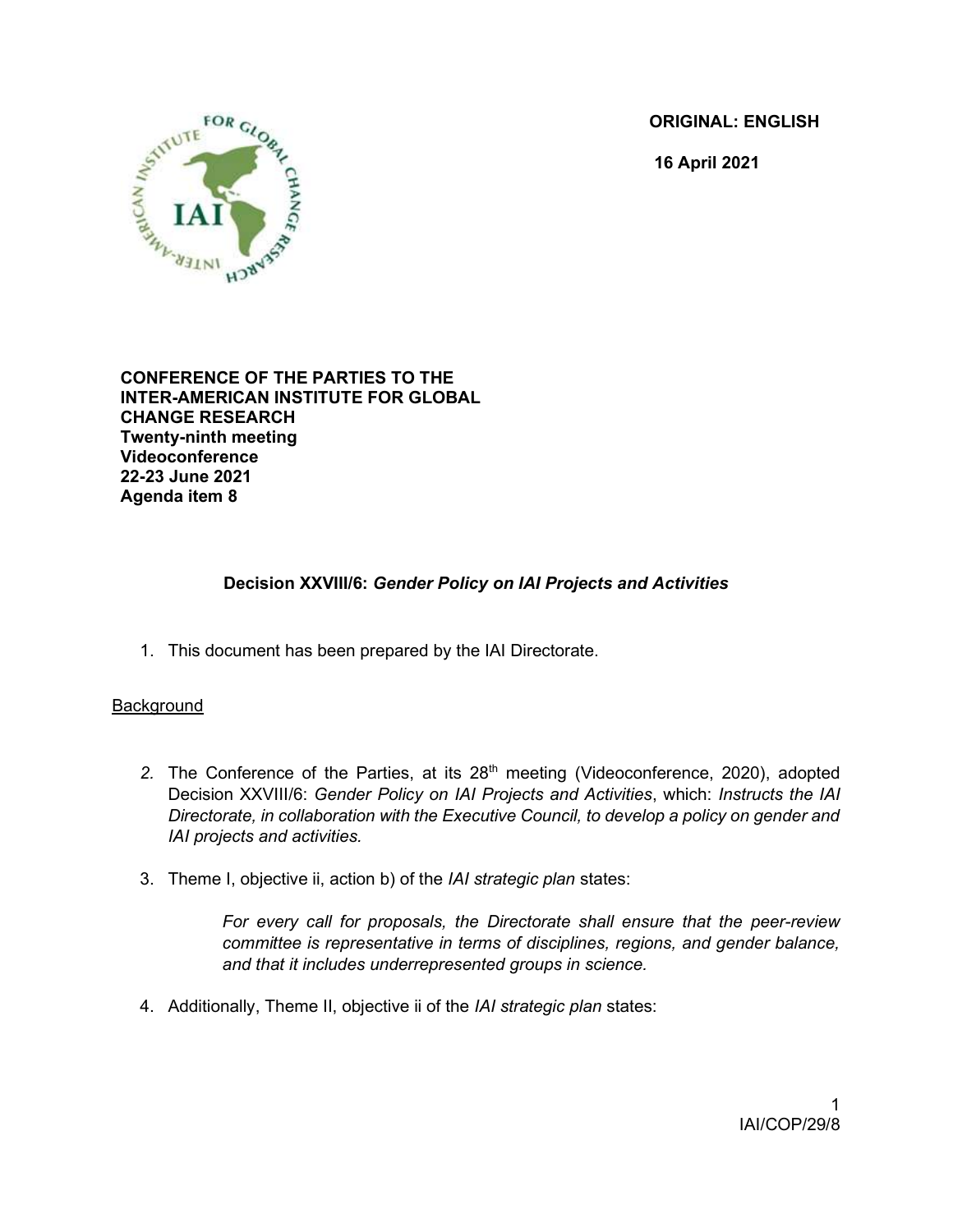Support research that enhances social-environmental justice, gender equality, and engagement of underrepresented groups from the beginning of the research process.

#### Gender Policy on IAI scientific projects and activities

- 5. In the drafting of the Gender Policy on IAI scientific projects and activities, the IAI Directorate sought the advice of the IAI Executive Council, the Scientific Advisory Committee (SAC) and the Science-Policy Advisory Committee (SPAC) on elements to include in the policy and on current in-force policies which could provide possible models and direction. Current policies from major universities, inter-governmental organizations, national science academies, science funding agencies, and scientific associations were also consulted with a view to expand the pool of knowledge and approaches related to issues on gender and science.
- 6. The Policy was submitted to the Chair of the Executive Council for review and possible approval on 16 April 2021.
- 7. The Executive Council recommends approval of the *Policy* by the Conference of the Parties.
- 8. The IAI Directorate is grateful for the contributions to the *Policy* received from the SAC and SPAC.
- 9. The Gender Policy on IAI scientific projects and activities is attached as Annex II to the present document.

### Recommendation

10. The Conference of the Parties is invited to consider adopting the draft decision contained in the Annex I to the present document.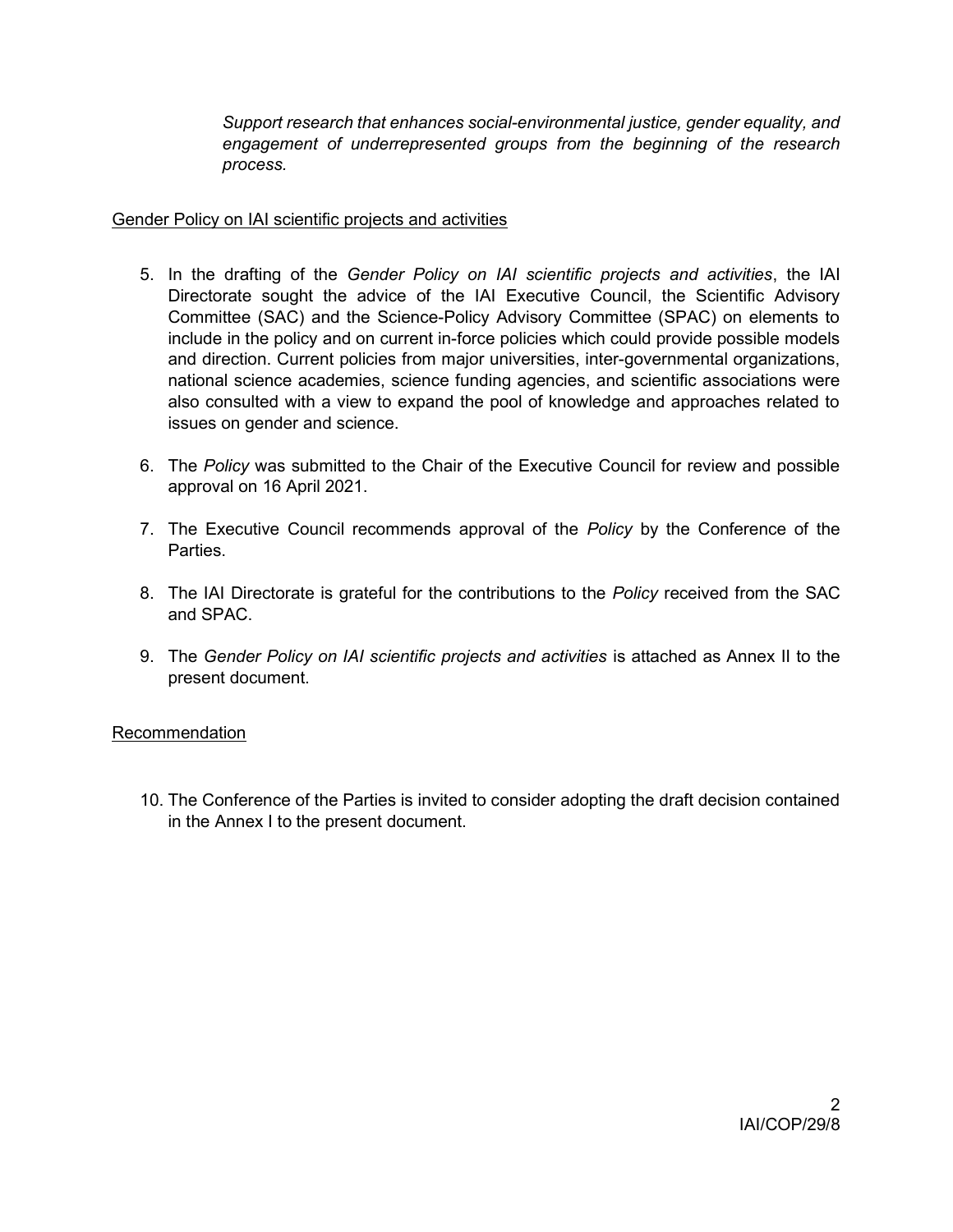Annex I

# Draft decisions of the Conference of the Parties

Standing rules of the Conference of the Parties (CoP) of the Inter-American Institute for Global Change Research

#### Directed to the Conference of the Parties

XXIX/xx . The Conference of the Parties is invited to approve the. Gender Policy on IAI scientific projects and activities.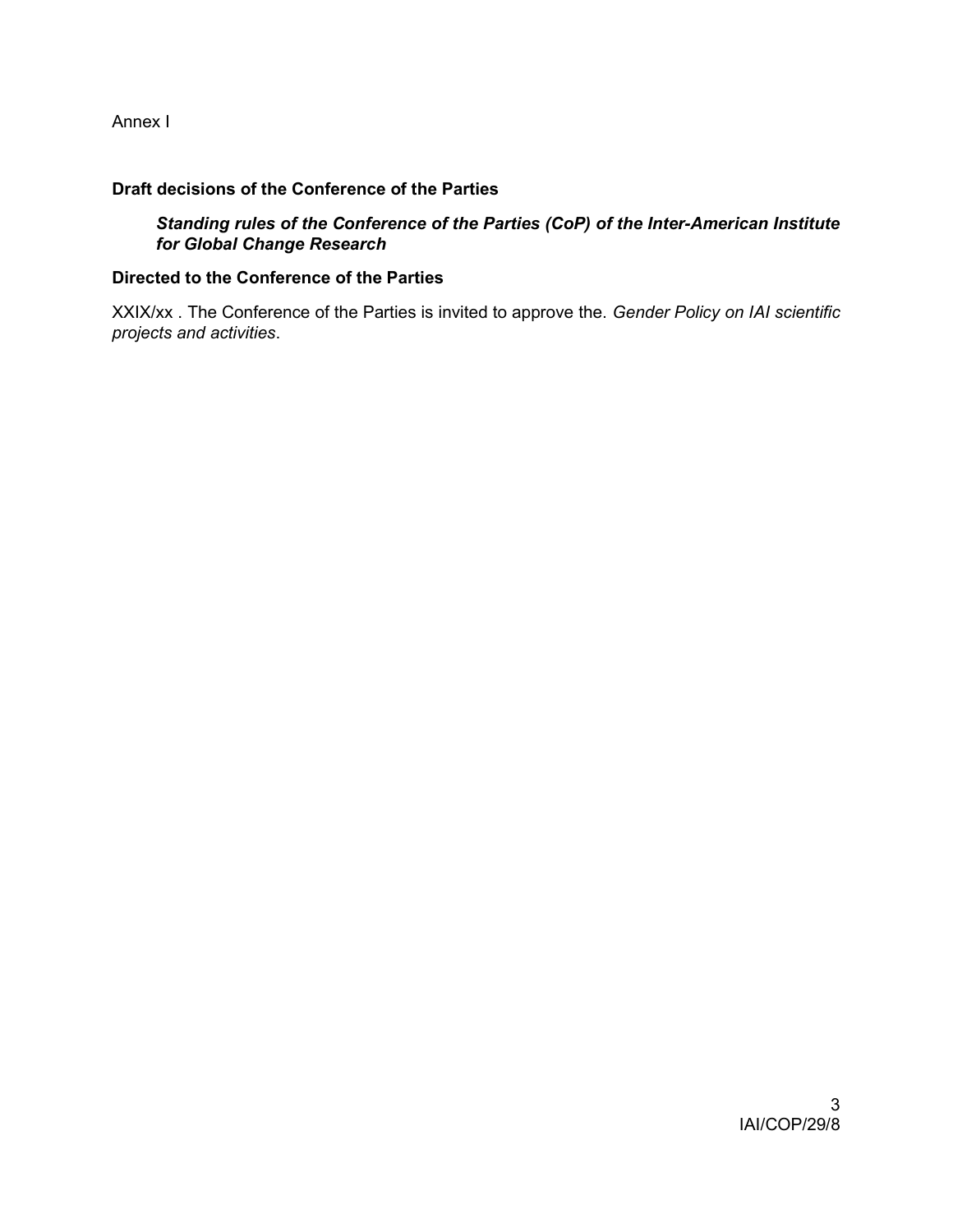Annex II

# Gender Policy on IAI scientific projects and activities

Introduction

The Conference of the Parties to the Inter-American Institute for Global Change Research (IAI), at its 28th meeting, adopted Decision XXVIII/6 which Instructs the IAI Directorate, in collaboration with the Executive Council, to develop a policy on gender and IAI projects and activities. In the development of the IAI gender policy, the IAI Directorate sought the advice of the IAI Executive Council, the Scientific Advisory Committee and the Science-Policy Advisory Committee on elements to include in the policy and on current in-force policies which could provide possible models and direction. Current policies from major universities, inter-governmental organizations, science funding agencies, and scientific associations were also consulted with a view to expand the pool of knowledge and approaches related to issues on gender and science.

The objectives of this policy are to ensure gender equality in IAI science projects and capacity building activities, to align these activities with those of IAI Parties to promote gender equality and women's empowerment, and to support regional efforts to develop the highest quality science and improve on governments capacity for the development of public policy relevant to global change. This policy also establishes a framework that supports the principles of open science and transdisciplinary methodologies, especially with regard to equitable participation by all participants and subjects affected by the project or activity. Finally, the intersectionalities of gender with other dimensions such as ethnicity, socioeconomic status, age, sexual orientation, disabilities, among others, are also recognized in this policy. Effective implementation of the policy will require commitment, validation and organizational support by the Conference of the Parties, Executive Council, the Scientific Advisory Committee, the Science-Policy Advisory Committee and the Directorate.

This policy recognizes that gender is a social construct that varies from society to society and can change over time. The policy also recognizes that gender is non-binary, and individuals with diverse gender identities often face stigma and discrimination, resulting in underrepresentation in the sciences.

It is also important that global change science considers gender dimensions (e.g., the ways in which different genders are impacted by and respond to global change), so that gender approaches can be adopted as integral dimensions of adaptation and mitigation policies and/or actions.

The mainstreaming of women and individuals with diverse gender identities in the sciences requires special attention and efforts, including the process of assessing the implications for participants of any planned action or projects. Mainstreaming provides a mechanism for highlighting everyone's concerns and experiences as a vital element in the design,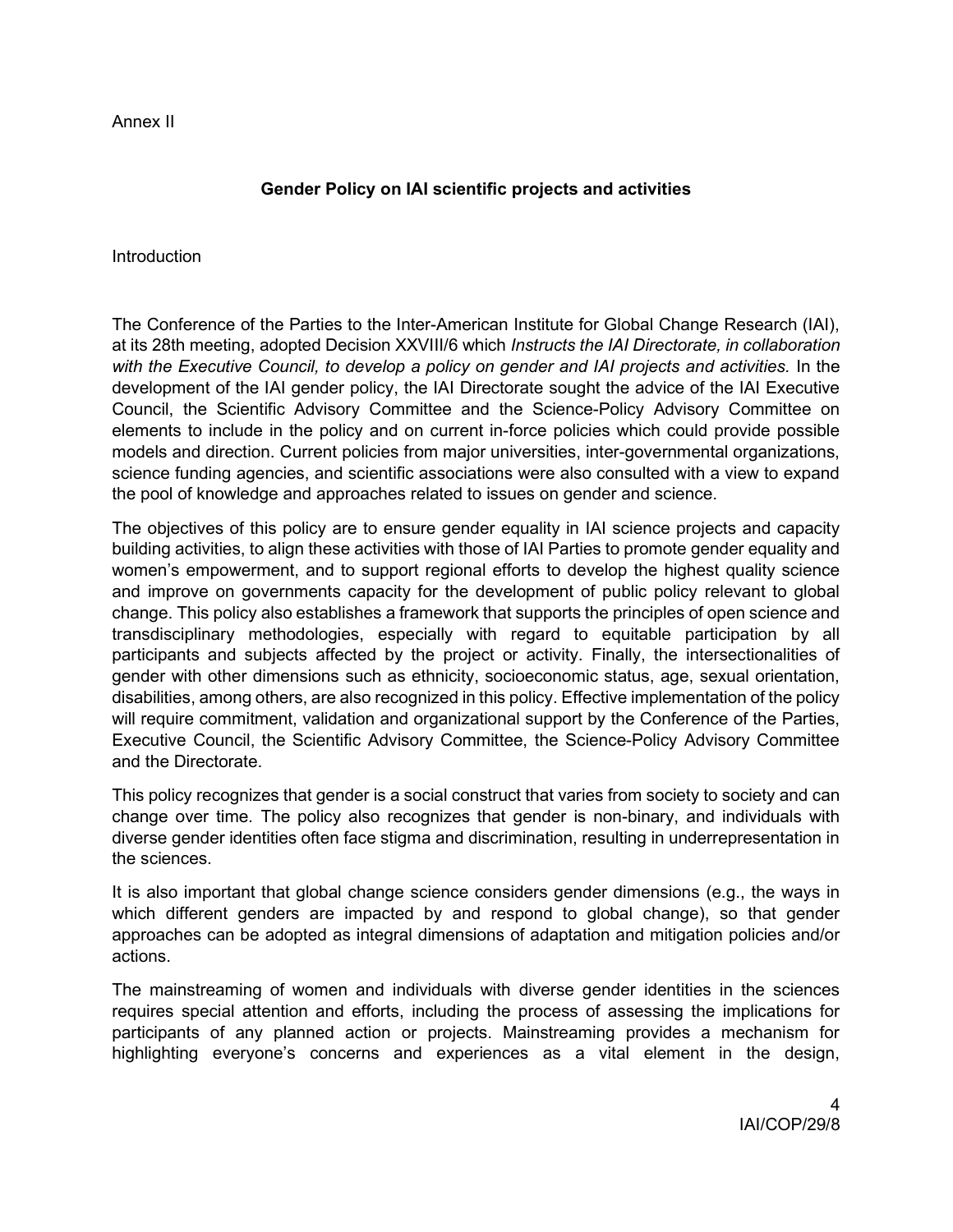implementation, monitoring, and evaluation of policies and programs in all IAI science, capacity building, science-policy activities.

The IAI recognizes the urgent need for this gender policy given the persistent gap in the sciences and in the Americas. On average, 45.8% of researchers in Latin America and the Caribbean (LAC) are women $^{\rm 1}$ , and while this is markedly better than the global average, women researchers in the region are still underrepresented in science, technology, engineering and mathematics (STEM) fields at 36%<sup>2</sup> (UNESCO, Institute for Statistics, June 2019). The IAI also notes that gender gaps in the sciences may vary across the region, with certain fields dominated by women.

Current numbers for North America on women in science presented by UNESCO are not available<sup>3</sup> making it difficult to present similar figures. However, a general overview is possible using other sources. With regard to STEM, women in North America comprise 27.5% of the workforce<sup>4,5</sup> Total numbers for women researchers were difficult to compile because of the incomparability of the data.

Women in STEM are less likely to progress to leadership positions in their field, increasing the gender gap at the level of senior scientists and principal investigators (PIs). Women in STEM publish less and are paid less. The reasons include discrimination, family decisions, household pressures, workplace cultures, and financial considerations. The lack of necessary information to fully understand the reasons for this gap has prevented LAC policy makers from designing effective interventions.<sup>6</sup>

The gender gap is also apparent in leadership decision making positions of in the Americas, with the exception of ministerial positions in North America. In 2021, the percentage of women in ministerial cabinet positions in LAC and in North America is on average 28.5% and 48.85% respectively; however, this varies widely by country<sup>7</sup>,<sup>8</sup>. In Latin America and the Caribbean, 39.9% of representatives in national legislative bodies are women<sup>9</sup>. In North America, 28.5% are women<sup>10</sup>.

The number of women researchers in IAI supported scientific projects also point to a gender gap and provide additional reasons for the adoption of a policy on gender. For example, the number

<sup>&</sup>lt;sup>1</sup> UNESCO Institute for Statistics. 2020. Women in science. Fact Sheet No. 60. Paris: France (accessed:

http://uis.unesco.org/sites/default/files/documents/fs60-women-in-science-2020-en.pdf on 17 March 2021) 2 UNESCO Institute for Statistics, June 2019

<sup>&</sup>lt;sup>3</sup> UNESCO. 2015. UNESCO science report: towards 2030. Paris: UNESCO.

<sup>4</sup> Mckinsey & Company Canada. 2017. The power of parity: advancing women's equality in Canada.[S.l]: Mckinsey.

<sup>&</sup>lt;sup>5</sup> United States. Census Bureau. 2021. Women are nearly half of U.S. workforce but only 27% of STEM workers. (accessed on 22 March 2021: https://www.census.gov/library/stories/2021/01/women-making-gains-in-stemoccupations-but-still-underrepresented.html)

<sup>&</sup>lt;sup>6</sup> Castillo, R., Grazzi, M. & Tacsir, E. 2014. Women in Science and Technology: What Does the Literature Say? Technical note no. IDB-TN-637. Washington, D.C.: Inter-American Development Bank.

<sup>&</sup>lt;sup>7</sup> UN Women and Inter-Parliamentary Union. 2021. Women in Politics: 2021. UN and IPU.

 $8$  UN Women. 2021. Ministers of Latin America and the Caribbean commit to promoting actions to achieve substantive equality and parity democracy (accessed on 18 March 2021: https://lac.unwomen.org/en/noticias-yeventos/articulos/2021/03/ministras-de-america-latina-y-el-caribe-se-comprometen) <sup>9</sup> Ibid

<sup>&</sup>lt;sup>10</sup> UN Women and Inter-Parliamentary Union. 2021. Women in Politics: 2021. UN and IPU.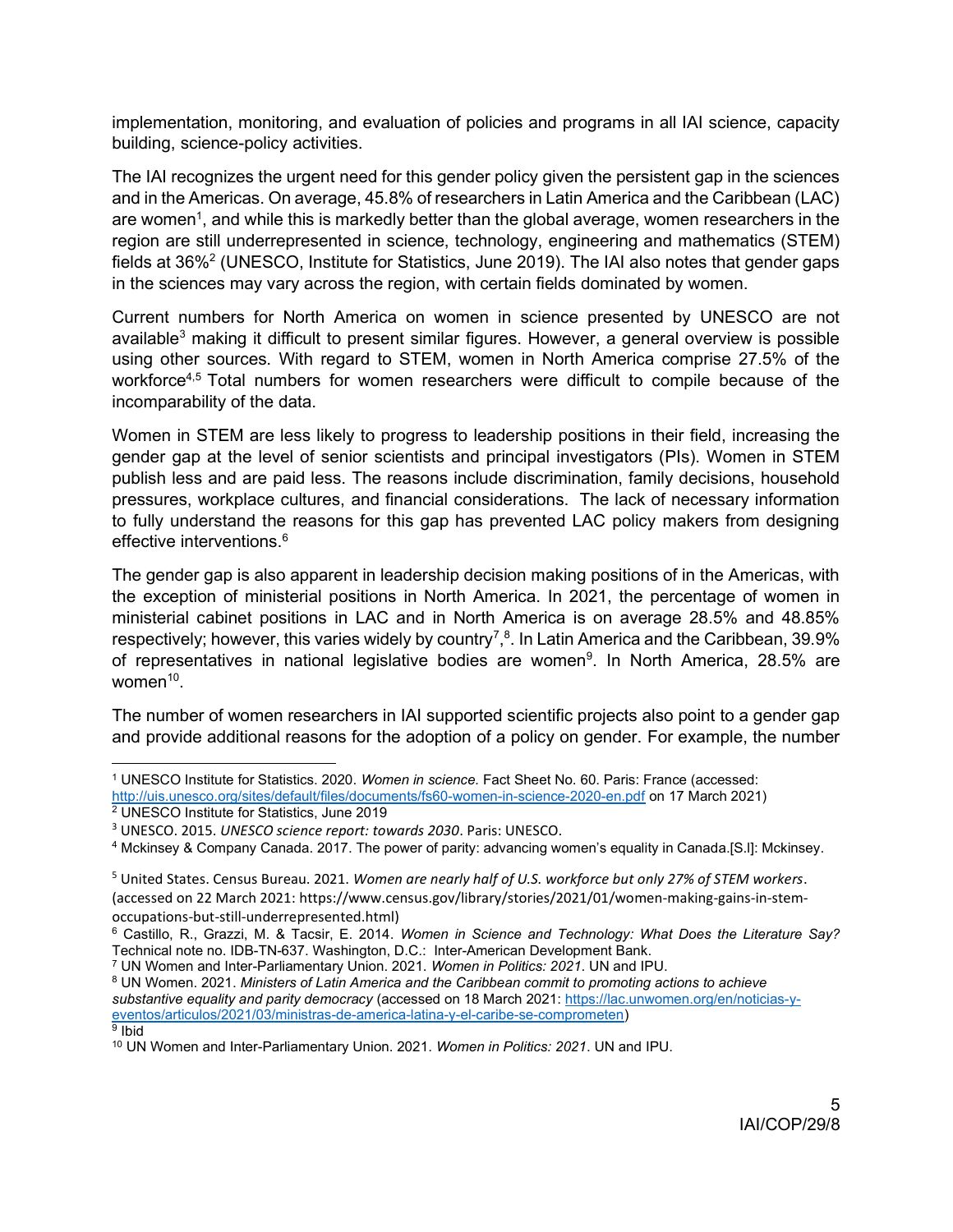of women acting as Principal Investigators in projects under the Collaborative Research Networks (CRN) rounds 2 and 3 and under the Small Grants Projects (SGP-1, SGP-2, SGP-HD, SGP-CRA and SGP-HW), from 2002 to 2021, totalled 22 out of 75 or 29%. Women researchers acting in all roles including researchers and Principal Investigators in the above science projects totalled 194 out of 527 or 36%.

With regard to IAI capacity building activities, namely, the Science, Technology, Policy (STeP) Fellowship Program pilots in Argentina and Mexico, has an enrollment of 5 male and 4 female fellows. There are also 11 women enrolled out of a total 19 early career scientists participating in the STeP professional development training for the period 2020-2021. These numbers include participation by science-policy fellows associated with the American Association for the Advancement of Science (AAAS) and Mitacs Canada. This equitable participation indicates the positive impact of taking into consideration issues related to gender.

Women comprised most of participants at IAI training events, such as training institutes, workshops, seminars, and fora organized by the IAI Directorate in the past years. From 2012- 2019, of a total of 906 participants, 467 were female professionals, or 51.5%, in 24 training events. The increase of women participation is due to the Directorate's criteria for the selection of participants, which took into account gender balance resulting in an increase in the number of female applicants.

 Data from the second and third iterations of the Seed Grant Program also points to progress in gender balance. For example, in the second iteration of the Program, in 2011-2016, 11 projects were implemented with 4 women as Principal Investigators (PI) compared to 7 male PIs. Additionally, women counted for 26 co-PIs compared to 29 male co-PIs. The gender balance further improved in the Program's third iteration, in 2016-2017, where in 10 projects there were 5 women PIs compared to 5 male PIs and 24 women co-PIs compared to 13 male co-PIs.

Other IAI capacity building activities, such as the research internship and Directorate internship programs, have had a predominant female participation to date: 86% female researchers in the first program, and 67% women interns in the latter.

This policy takes into account and is in alignment with the Agreement establishing the Inter-American Institute for Global Change Research, the IAI scientific agenda, and the IAI strategic plan. With regard to the IAI strategic plan, special note was made of Theme I, Goal 1, Objective ii, Action b, which states: For every call for proposals, the Directorate shall ensure that the peerreview committee is representative in terms of disciplines, regions, and gender balance, and that it includes underrepresented groups in science; and Theme II, Goal 1, Objective ii which states: Support research that enhances social-environmental justice, gender equality, and engagement of underrepresented groups from the beginning of the research process.

Additionally, the United Nations Sustainable Development Goals, particularly Goal 5, Gender equality, Target 5.C., Adopt and strengthen sound policies and enforceable legislation for the promotion of gender equality and the empowerment of all women and girls at all levels, provides a framework to anchor the policy alongside global agreements which include elements related to gender and are promoted by and adhered to by IAI Parties. Among global agreements, this policy acknowledges in particular the Convention on the elimination of all forms of discrimination against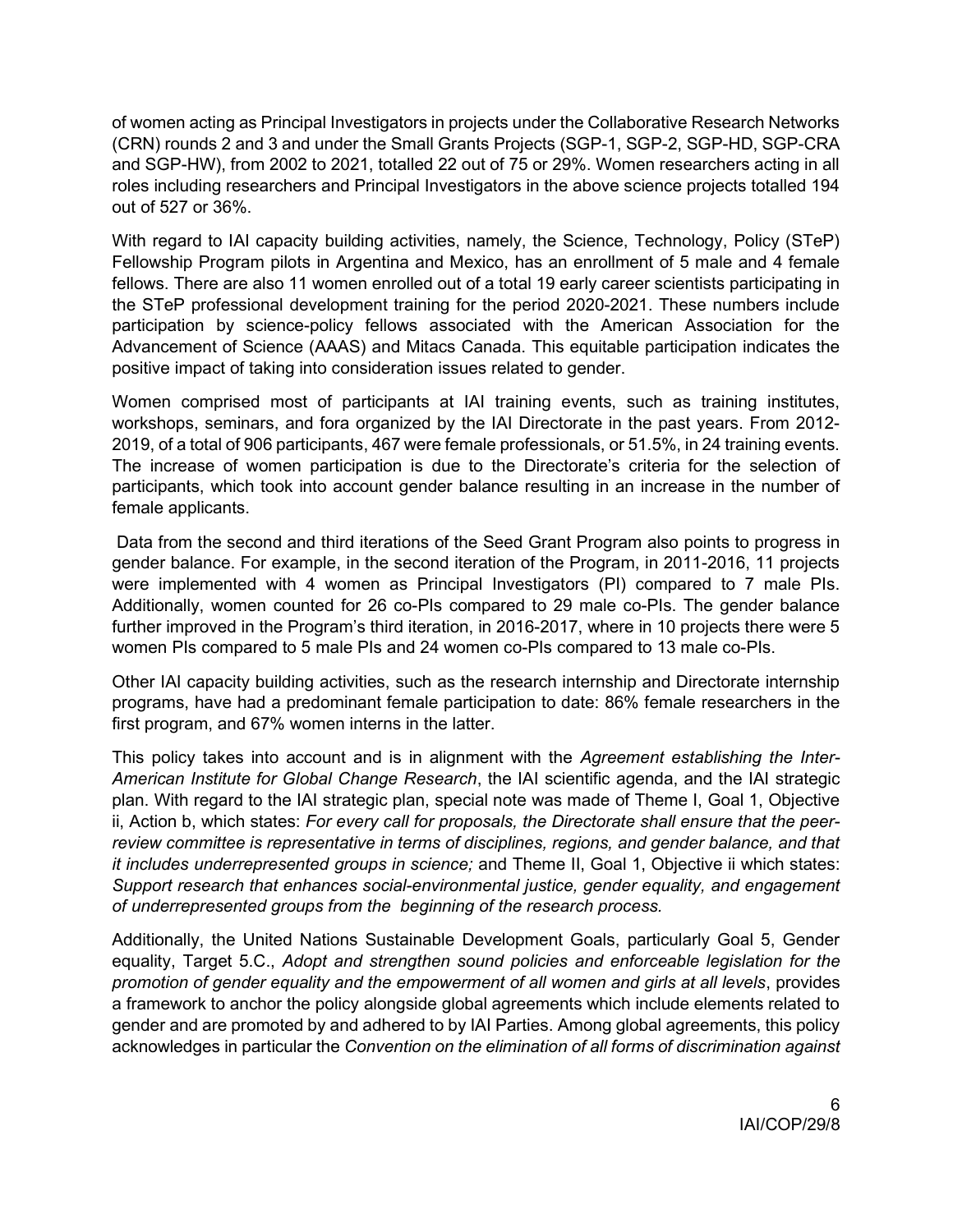women and the current work under the Convention on Biological Diversity on the draft outline of a gender plan of action for the post-2020 period.

The Gender Policy on IAI scientific projects and activities is applicable to all IAI science, capacity building, open data, science-policy, and other activities, as appropriate. It establishes genderrelated objectives, as appropriate, for the IAI Directorate's administration and execution of these activities.

The IAI recognizes the sovereignty of Parties and, therefore, this Policy does not supersede in any manner whatsoever national legislation, policies, and structures. It also acknowledges special needs and requirements as may be requested by donors and grantors.

### **Objectives**

## Objective I: Enhance the IAI's regional leadership in the promotion of gender equality in science

The IAI will strive to exercise leadership in the region to promote gender balance and gender mainstreaming in scientific research, capacity building, science-policy initiatives, both nationally and regionally and during different stages of their careers.

The IAI will partner with relevant international governmental organizations, non-governmental organizations, the private sector, and research institutions, among others, to promote gender balance and mainstreaming in science education, post doctoral research and public funded science research.

### Objective II: Integrate the gender dimension in IAI supported science and capacity building activities

The IAI Directorate will strive to implement practices to support women scientists and scientists with diverse gender identities by increasing visibility, voice and recognition at different stages of their career.

IAI contracts and grant agreements in support of scientific and capacity building activities will include a clause on the need to achieve gender equality in participants, and an analysis of gender dimensions, as appropriate; these two areas should be addressed in the proposal and in annual and final reports.

Training and fellowship programs supported by the IAI, such as the IAI's Science, Technology, Policy (STeP) Fellowship Program, will encourage Parties and other participants to take into account the need for gender balance in the selection of fellows and mentors.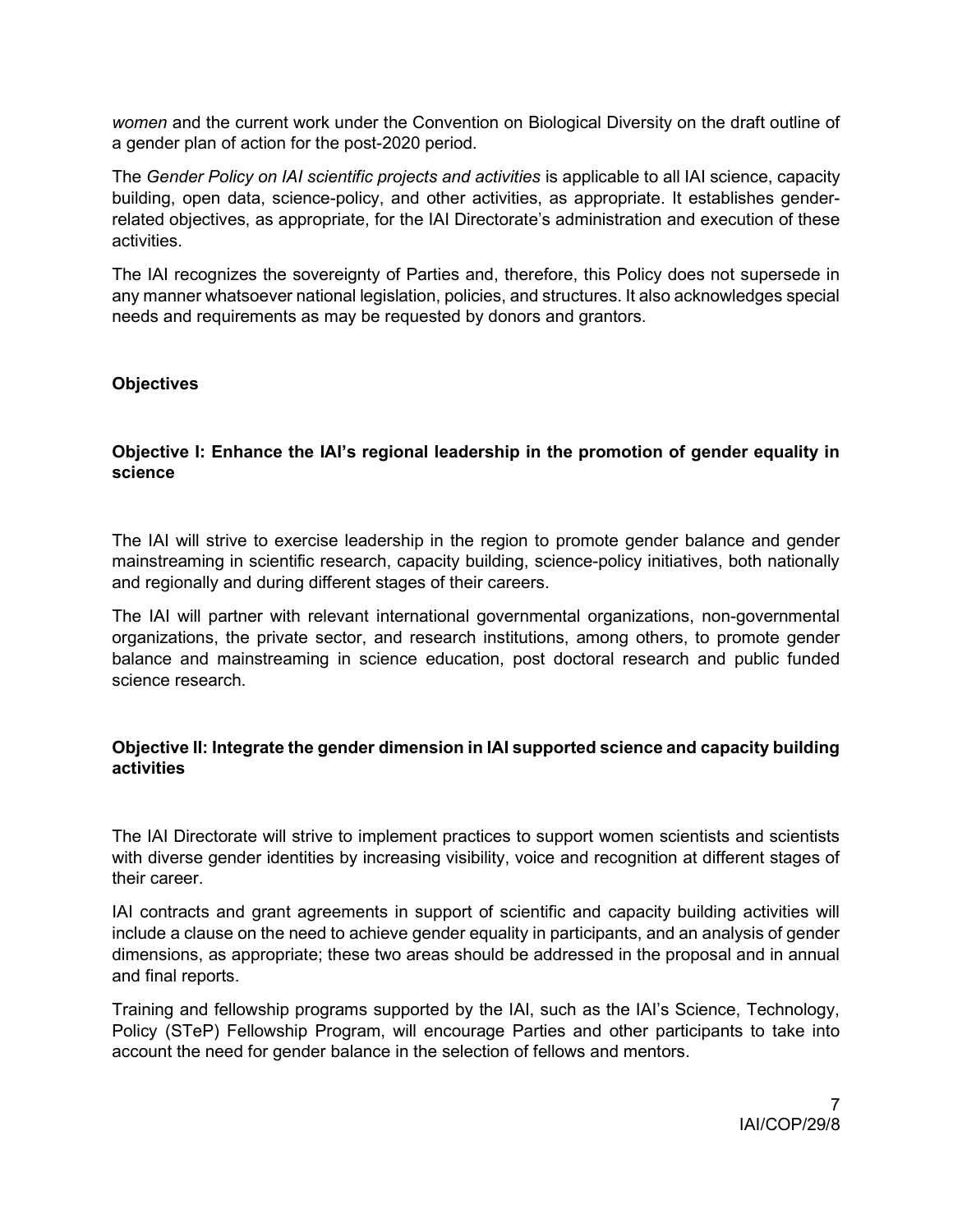## Objective III: Eliminate biases in project selection and in development of its science and capacity building programs

The IAI Directorate will ensure consistency, transparency, and clarity of criteria in the selection of projects and activities. It will also design each call for proposals to appeal to all applicants regardless of gender and career level and use gender neutral language and tone. The IAI will disseminate its open calls for proposals to a broader audience to ensure underrepresented groups are made aware of new IAI opportunities.

The IAI Directorate will establish gender balance throughout the peer review process, especially in the composition of the panel of experts, for the selection of IAI projects and activities.

The IAI Directorate will manage its grant agreements with flexibility to accommodate different career paths and work trajectories of grantees. The Directorate will strive to introduce grant period extensions and extra funding, as appropriate, and subject to the availability of external resources, for researchers on female parental leave during a funding period.

### Objective IV: Establish a gender-inclusive environment in scientific research

The IAI Directorate will strive as much as possible to ensure gender equality and mainstreaming in research teams and the number of principal investigators, co-investigators and students.

Bullying or sexual harassment will not be tolerated in any IAI activity and may result in the termination of activities under the contract and/or the termination of financial support for the project.

Whistleblowers are encouraged to report alleged non-compliance with this policy to the IAI Executive Director during the development or implementation of the scientific project or capacity building activity.

The IAI Directorate will strive to develop mentoring programs with renowned women scientists for early career women researchers for training in future leadership positions.

The IAI Directorate will encourage the promotion of work-life balance in science projects and capacity-building proposals.

### Objective V: Develop training and guidance to facilitate gender equality in science